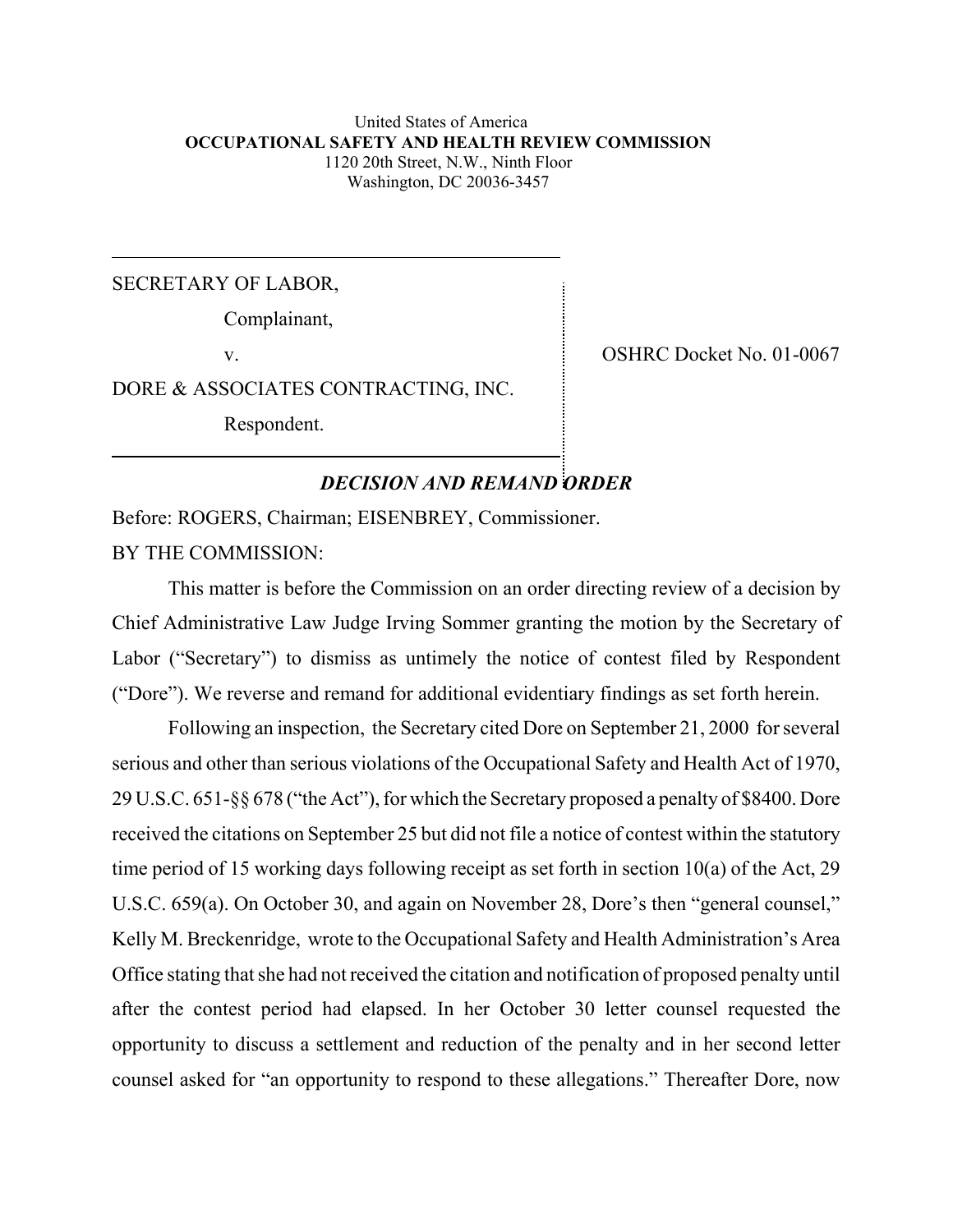appearing *pro se*, advised the Commission that "former counsel[] is no longer with our company as of December 1, 2000 and it appears that this matter had been left unattended." Dore also informed the Commission that the letters from its prior counsel were intended to serve as a notice of contest. The Commission then docketed the case, and it was assigned to Judge Sommer.

The Secretary filed a motion asking that Dore's notice of contest be dismissed for the reason that Dore had provided no explanation as to why counsel was unable to handle the citation and penalty notification in a timely fashion.<sup>1</sup> Judge Sommer, citing *Branciforte Builders, Inc.*, 9 BNA OSHC 2113, 2116-17, 1981 CCH OSHD ¶ 25,591, pp. 31,921-22 (No. 80-1920, 1981), noted that unless the Secretary is shown to have engaged in some type of misconduct, a late notice of contest can otherwise be entertained only under Fed. R. Civ. P. 60(b). The judge concluded that Dore had not presented grounds for relief under this rule because it had not established that its untimely filing was due to "mistake, inadvertence, surprise or excusable neglect" or other reasons "such as illness, or a disability which would

We note that Commission rule 40(a), 29 C.F.R.  $\S$  2200.40(a), requires a party to "confer or make reasonable efforts to confer" with the other party prior to filing a motion and state in the motion if the other party "opposes or does not oppose the motion." The Secretary apparently did not comply with the rule here.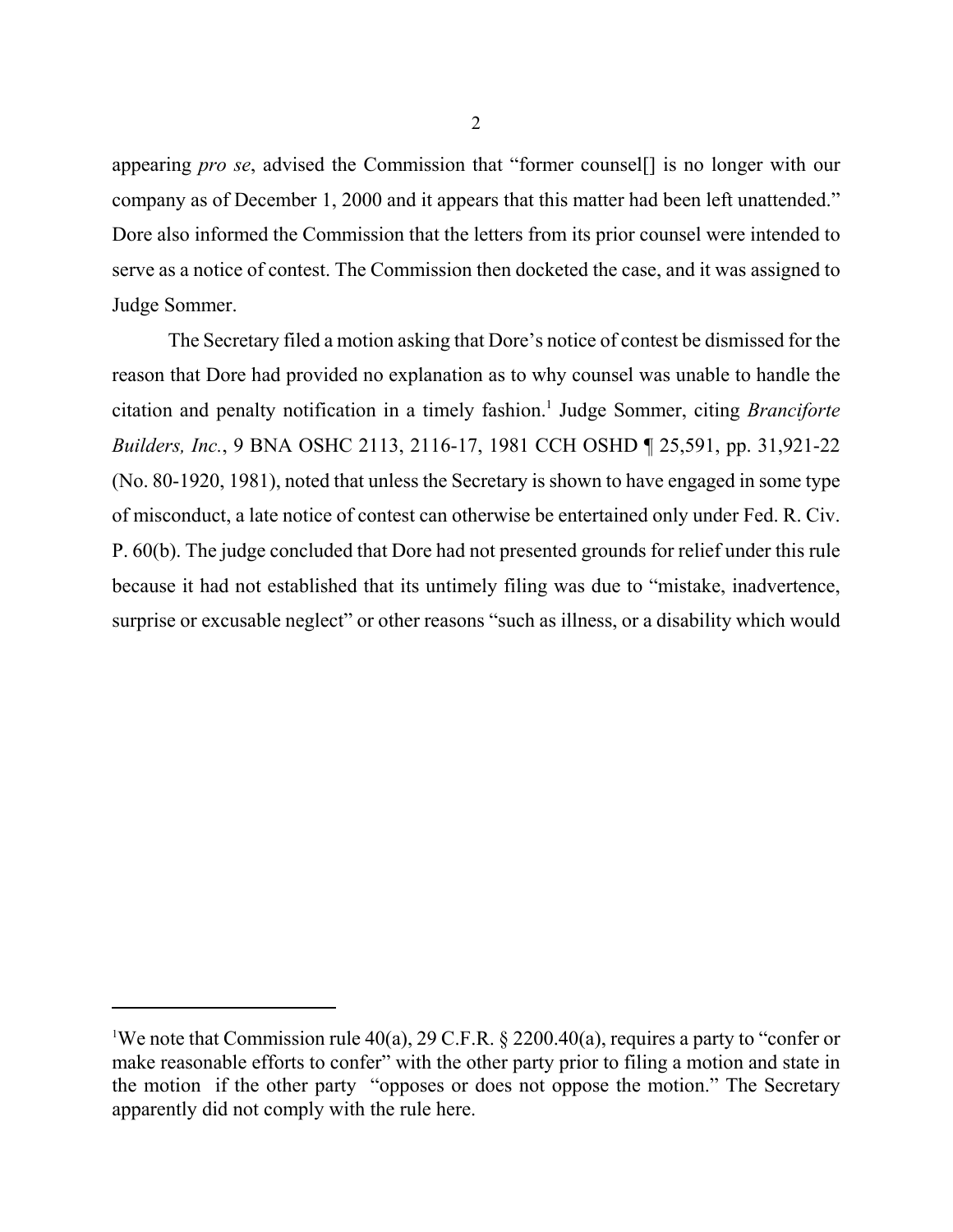prevent a party from protecting its interests."<sup>2</sup> Accordingly, the judge affirmed the citations and notification of proposed penalty.

Dore, continuing to appear *pro se*, then filed a petition with the Commission for discretionary review of the judge's decision, claiming that it inadvertently failed to file a timely notice of contest because its former counsel "had been off work due to a back related injury."3 On the limited record before us here we cannot determine whether Dore has established a basis to excuse the untimely filing of its notice of contest. In this case, as in *Vern's Mfg., Inc.*, 14 BNA OSHC 1846, 1987-90 CCH OSHD ¶ 29,113 (No. 89-3082, 1990) and *Mannkraft Corp.*, 1993-95 CCH OSHD ¶ 30,254 (No. 93-304), where we remanded to allow an employer appearing *pro se* to present evidence in support of its request for relief under Rule 60(b), there has been no evidentiary hearing nor any affidavits filed from which we can make factual findings on the merits of Dore's claim for relief from a final order. In conformity with our usual practice, we will remand this matter to allow the Administrative

2 Fed. R. Civ. P. 60 provides in pertinent part as follows:

. . . .

**Rule 60. Relief From Judgment or Order** 

**(b) Mistakes; Inadvertence; Excusable Neglect; Newly Discovered Evidence; Fraud; Etc.** On motion and upon such terms as are just, the court may relieve a party . . . from a final judgment, order, or proceeding for the following reasons: (1) mistake, inadvertence, surprise, or excusable neglect ... or (6) any other reason justifying relief from the operation of the judgment.

Section 10(a) of the Act provides that unless timely contested, a citation and notification of proposed penalty "shall be deemed a final order of the Commission and not subject to review by any court or agency."

<sup>3</sup>We note, however, that Breckenridge herself, in her two letters requesting relief from her failure to file a notice of contest, did not mention a back injury. Rather, she claimed only that the citation and notification of penalty had not reached her desk in time for her to respond.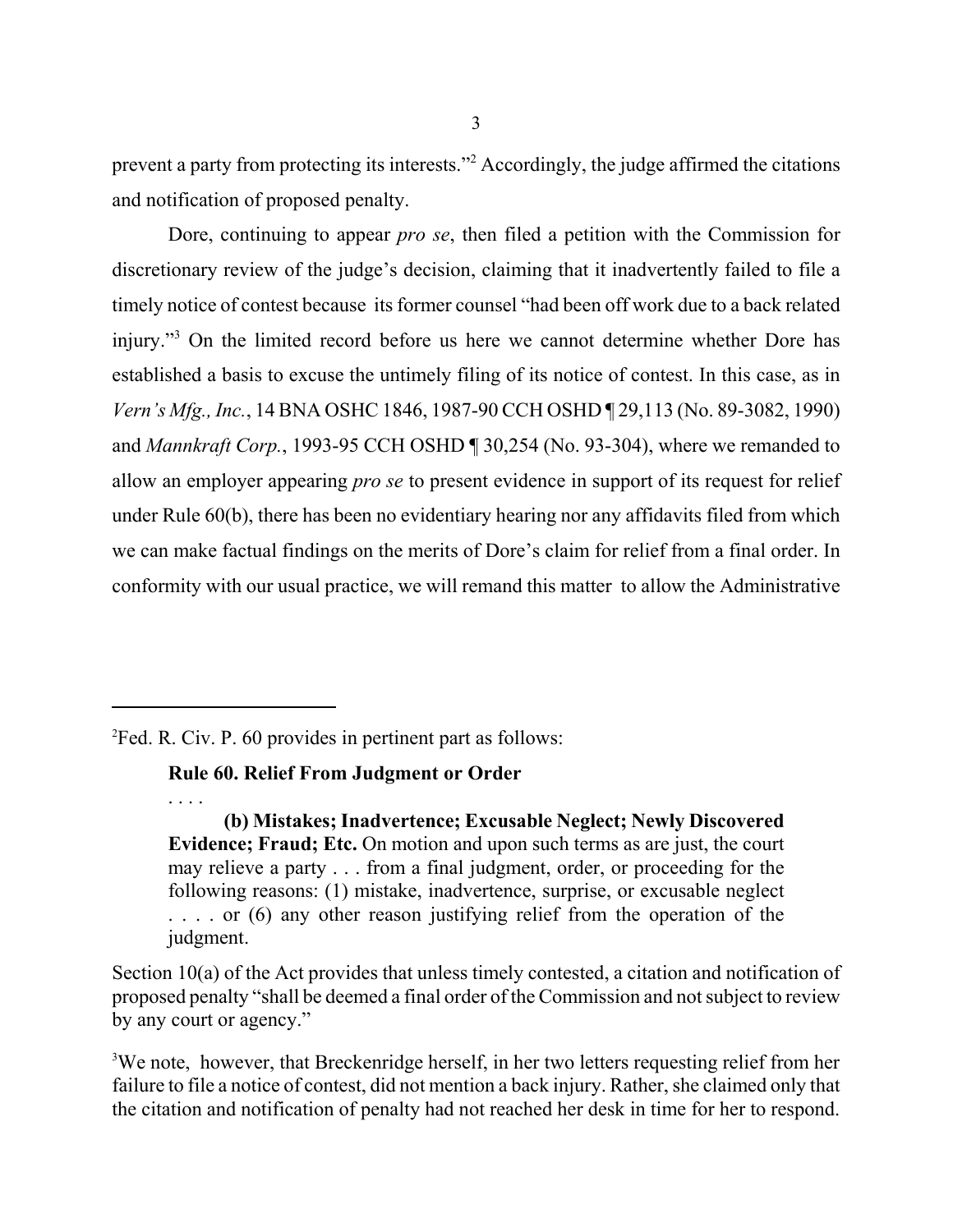Law Judge to conduct an appropriate evidentiary proceeding. *See Merchant's Masonry, Inc.*, 18 BNA OSHC 1936, 1999 CCH OSHD ¶ 31,931 (No. 99-189, 1999) (remand to afford employer an opportunity to make showing on a full evidentiary record).

Accordingly, this matter is remanded for further proceedings consistent with this opinion.

> $\sqrt{s/}$ Thomasina V. Rogers Chairman

 $\sqrt{s}$ /s/

Ross Eisenbrey Commissioner

Dated: <u>May 24, 2001</u>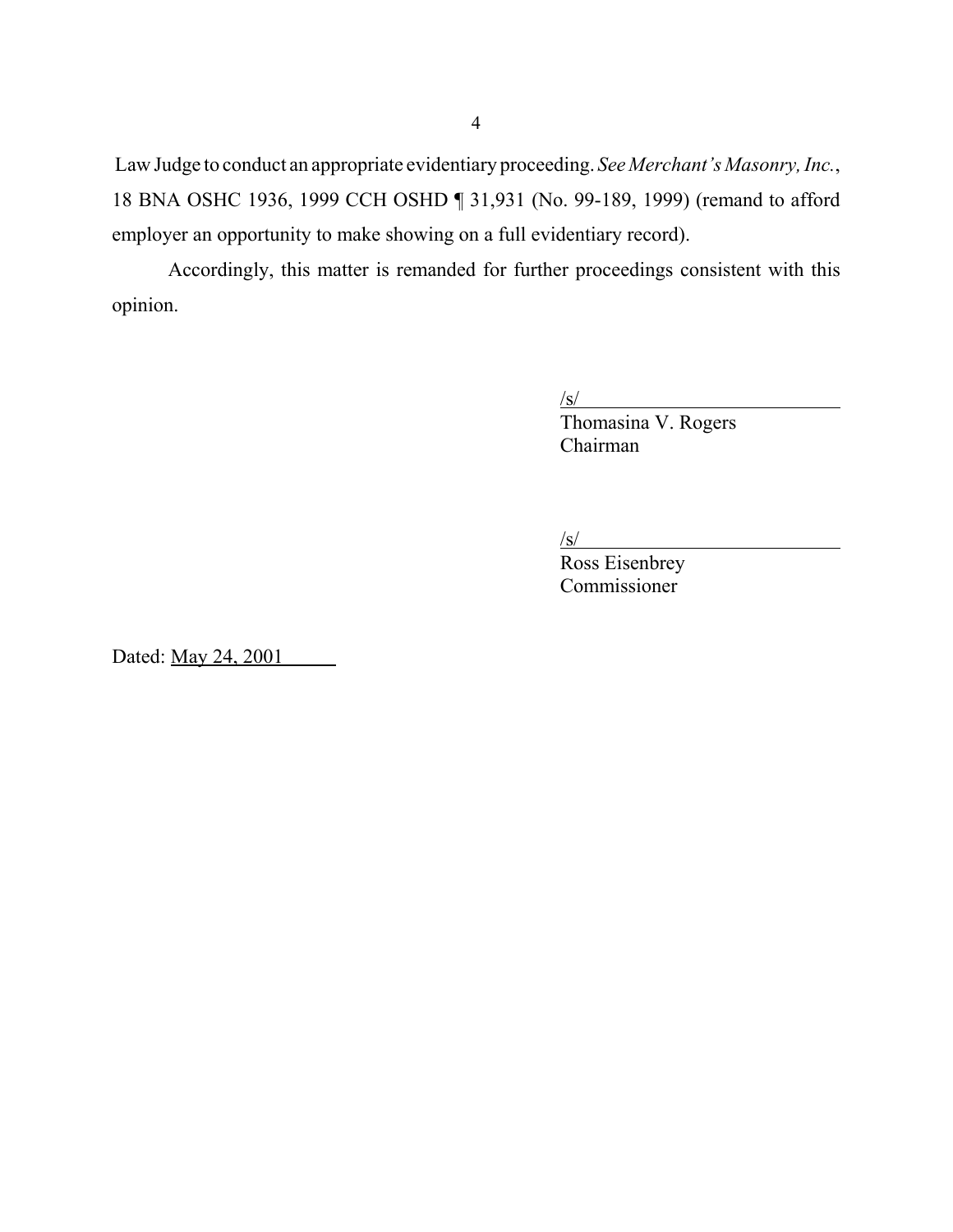# UNITED STATES OF AMERICA OCCUPATIONAL SAFETY AND HEALTH REVIEW COMMISSION

| SECRETARY OF LABOR,                     |  |                    |
|-----------------------------------------|--|--------------------|
| Complainant,                            |  |                    |
|                                         |  |                    |
| V.                                      |  | Docket No. 01-0067 |
| DORE & ASSOCIATES CONTRACTING,<br>INC., |  |                    |
| Respondent.                             |  |                    |
|                                         |  |                    |

## **DECISION AND ORDER**

This case is before the Occupational Safety and Health Review Commission (``the Commission'') pursuant to Section 10 of the Occupational Safety and Health Act of 1970, 29 U.S.C. Sec. 651 et seq (``the Act''), to determine whether the Secretary's motion to dismiss Respondent's untimely notice of contest should be granted. Respondent has filed no response to the motion.

### **BACKGROUND**

The Occupational Safety and Health Administration (``OSHA'') inspected a work site of Respondent, resulting in the issuance of two citations and notification of penalties on September 21, 2000. Pursuant to Section 10(a) of the Act, Respondent was required to notify OSHA of its intent to contest the citations within 15 working days of its receipt of the citations, and failure to do so would result in the citations and penalties becoming a final judgement of the Commission by operation of law. It is undisputed that the citations setting forth the alleged violations and proposed penalties were sent by certified mail and received by the Respondent on September 25, 2000.The statutory notice of contest period ended on October 17, 2000 and a notice of contest was not filed by the Respondent on or before said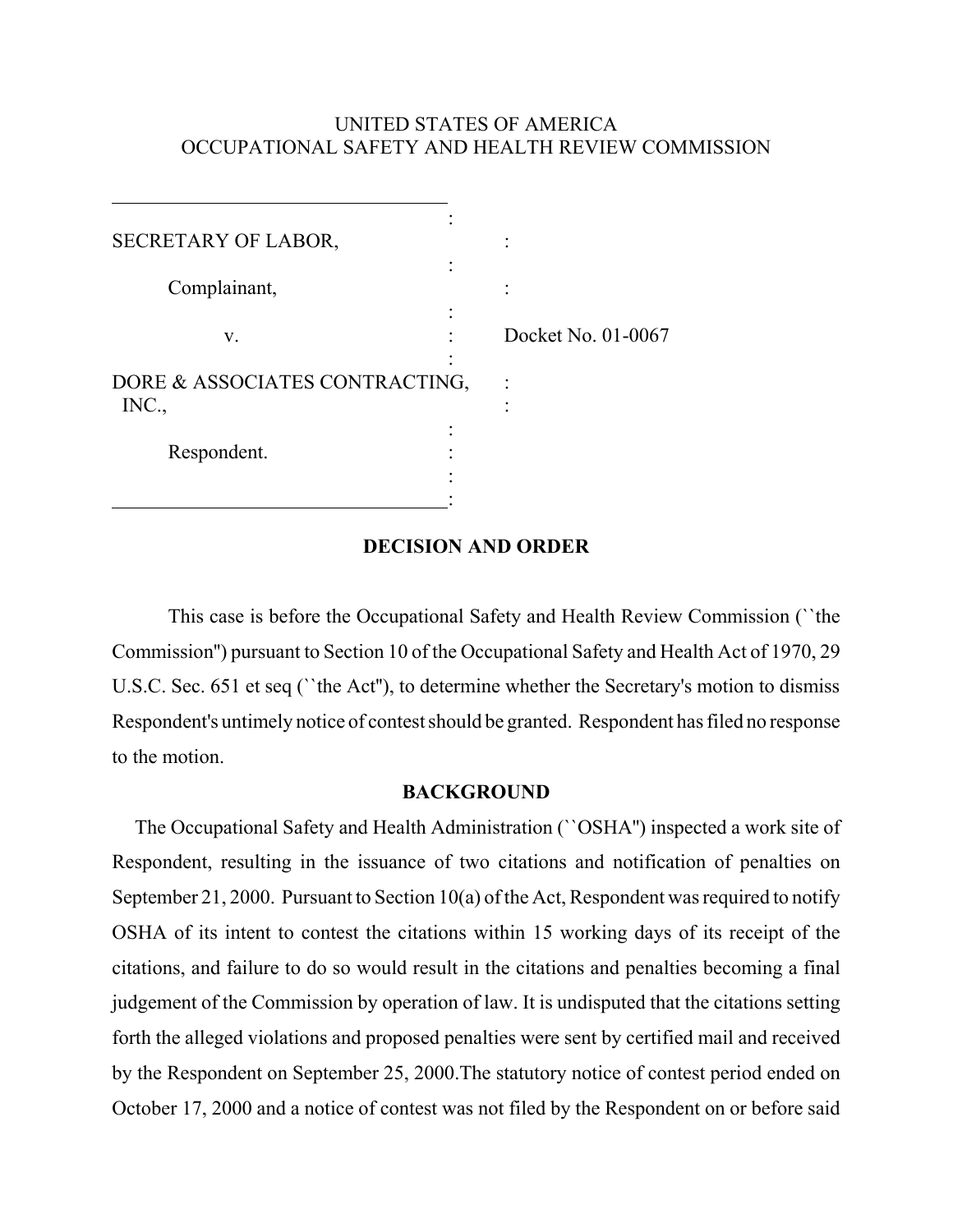date. By letter dated October 30, 2000 the general counsel for the Respondent informed OSHA that ``I did not receive the citation and notice of penalty until the 15 day period had already passed'' and asked that the said time period be waived. On November 28,

 $-2-$ 

2000, the general counsel further inquired about this matter stating, ``As I wrote to you at the that time, the paperwork from your organization did not make it to my desk until after the 15 day period was had already lapsed.'', and asked to be able to respond to the allegations.

## **DISCUSSION**

The record plainly shows that the Respondent did not file its notice of contest within the 15 day period. An otherwise untimely notice of contest may be accepted where the delay in filing was caused by deception on the part of the Secretary or by the Secretary's failure to follow proper procedures. An employer is also entitled to relief under the Federal Rules of Civil Procedure 60(b)(1) if it establishes that the Commission's final order was entered as a result of ``mistake, inadvertence, surprise or excusable neglect, or under 60(b)(6) for ``any other reason justifying relief'', including mitigating circumstances such as illness, or a disability which would prevent a party from protecting its interests. Branciforte Builders, Inc., 9 BNA 2113.There is no contention that the Secretary acted improperly in this matter.

The cover letter accompanying the citations states on page 2 under the heading RIGHT TO CONTEST as follows: ``You have the right to contest this Citation and Notification of Penalty. You may contest all citation items or only individual items. You may also contest proposed penalties and/or abatement dates without contesting underlying violations. Unless you inform the Area Director in writing that you intend to contest the citation(s) and /or proposed penalty(ies) within 15 working days after receipt, the citation(s) and the proposed penalty(ies) will become a final order of the Occupational Safety and Health Review Commission and may not be reviewed by any court or agency.